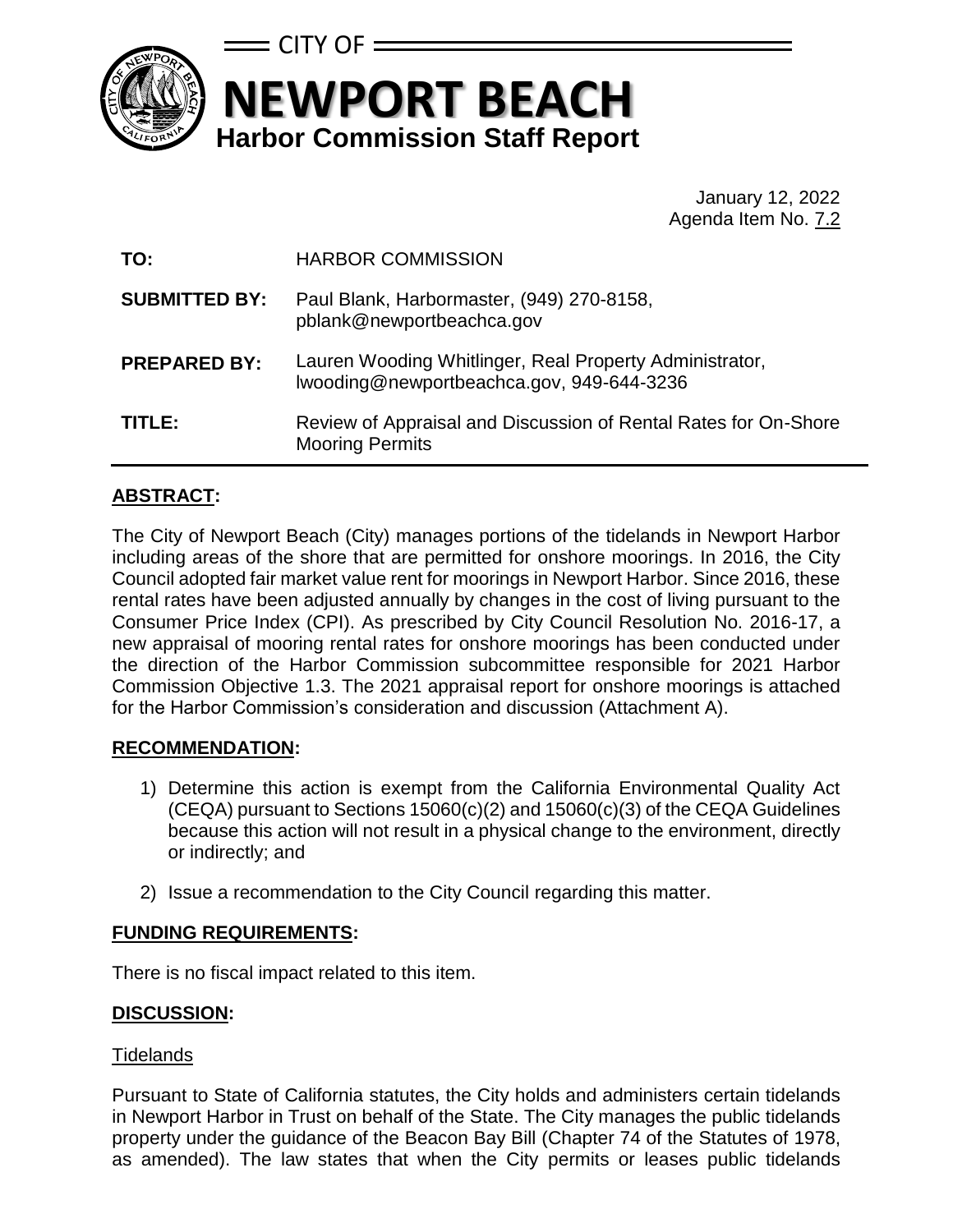property to third parties for private use, the City is required to charge fair market rent. Newport Beach Municipal Code and City Council Policy also require the City to receive fair market rent for private third-party use of public lands.

#### Moorings

Pursuant to Section 17.60.040 of the Harbor Code, a permit is required for temporary use of a mooring in the nearshore perimeter of Newport Harbor perpendicular to the shoreline (onshore mooring) over City-owned or controlled tidelands. In addition to other conditions, permit holders are required to pay fair market value rent, as established by City Council.

There are approximately 478 onshore moorings (including approximately 44 permits issued to and managed by the Lido Isle Community Association) under the City's jurisdiction in Newport Harbor, which are in various locations around Balboa Island, Newport Island, Lido Isle, and along the bay side of the Balboa Peninsula. A map showing the locations of the mooring areas is included as Attachment B.

#### Current Rates and Revenues

In 2016, in compliance with the Municipal Code and Beacon Bay Bill, the City Council approved fair market value rental rates for moorings by adopting Resolution No. 2016-17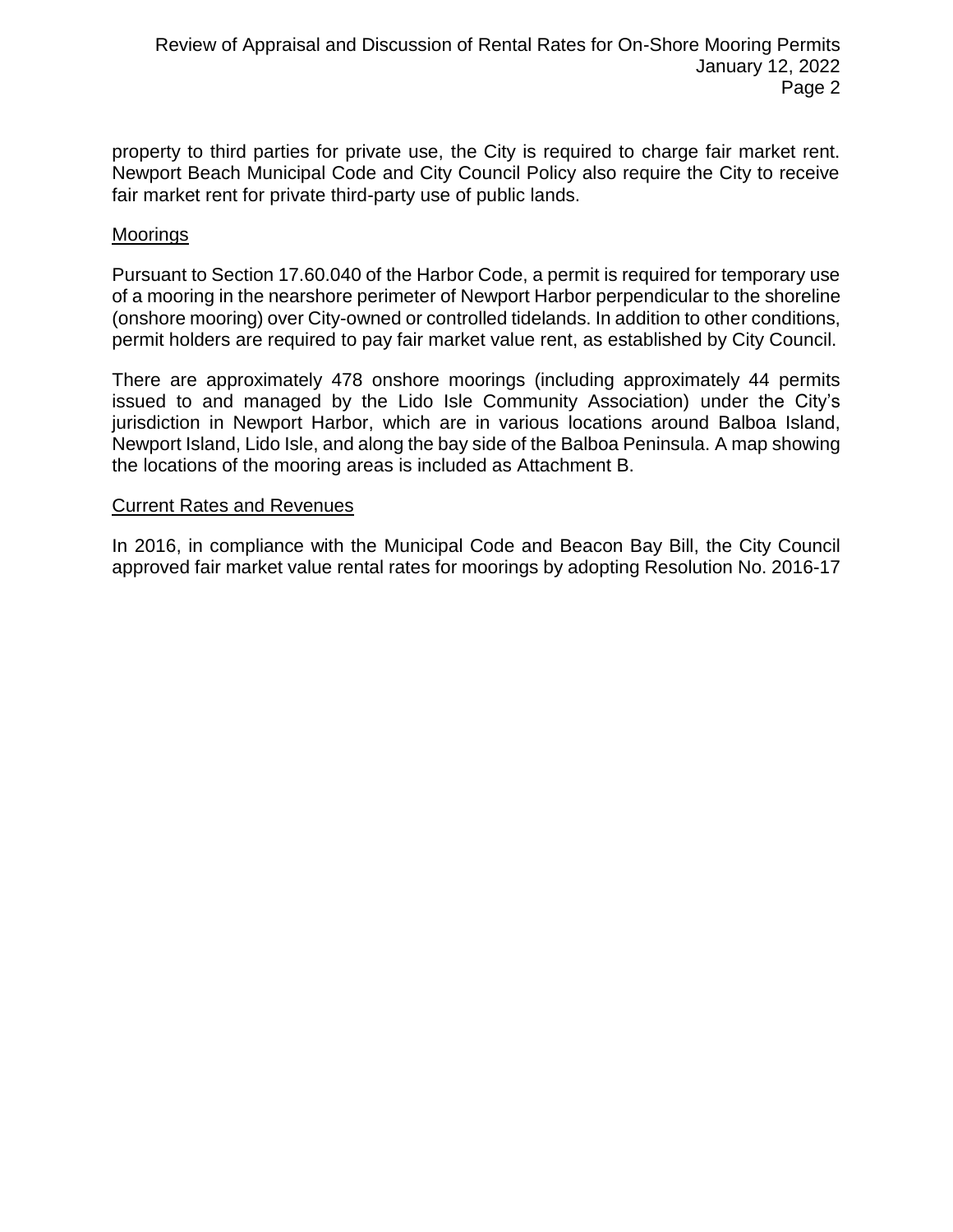(Attachment C). Onshore mooring rental rates were set as a percentage of the appraised value of the off-shore mooring rental rates, but were not separately appraised.

The City currently charges an annual permit rent of \$18.92 per lineal foot for onshore moorings; on March 1, 2022, the rate will adjust to \$19.29 per lineal foot per year. Vessels are limited to no more than 18 feet in length in for onshore moorings.

Table 1 lists the annual rental rates the City has charged since fiscal year 2019, and the annual revenues the City has collected.

| Table 1                                           |                       |                              |  |  |  |
|---------------------------------------------------|-----------------------|------------------------------|--|--|--|
| <b>On-shore Moorings Rental Rate and Revenues</b> |                       |                              |  |  |  |
| <b>Fiscal Years 2019-2021</b>                     |                       |                              |  |  |  |
| <b>Fiscal Year</b>                                | <b>Annual Rent/LF</b> | <b>Total Annual Revenues</b> |  |  |  |
| 2019                                              | \$18.42               | \$144,233                    |  |  |  |
| 2020                                              | \$18.79               | \$159,301                    |  |  |  |
| 2021                                              | \$18.92               | \$160,759                    |  |  |  |

#### 2021 Onshore Mooring Appraisal

Pursuant to the Section 2 of City Council Resolution No. 2016-17, and under the direction of the Harbor Commission subcommittee responsible for 2021 Harbor Commission Objective 1.3, the City issued a Request for Proposals (RFP) No. 21-53 on April 8, 2021, seeking proposals from qualified appraisers to conduct an analysis to determine the fair market rent for onshore moorings in Newport Harbor. Four proposals were received, and Netzer & Associates was contracted to perform the appraisal work. Netzer & Associates issued the appraisal report dated December 21, 2021, which is included as Attachment A.

The report employs a variety of methodologies to evaluate market rent, including performing a market rent analysis of comparable tidelands properties in Southern California, comparable rentals in Newport Harbor, an analysis of the ratio of mooring rent to a typical slip rent in several harbors in California, analysis of the cost of living rent adjustments to the City's current onshore mooring rental rate since 2016, and comparison to alternative dry storage and storage yard options in the area. The report reconciles the benefits and disadvantages of the various valuation methodologies and gives more or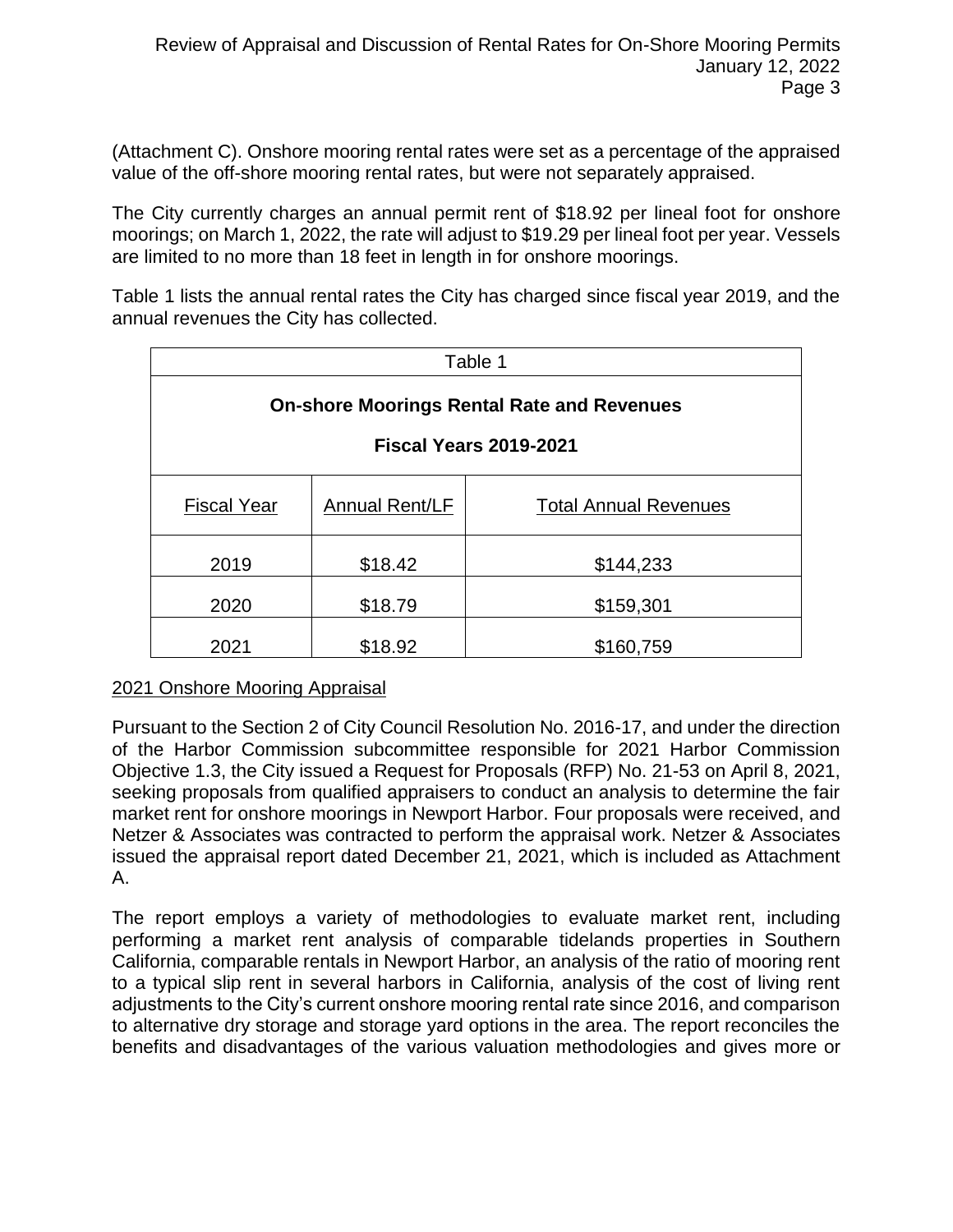less weight to the approaches based on their similarity to the onshore mooring permits in question.

The appraisal concluded the monthly fair market rent for onshore moorings in Newport Harbor have a value of **\$20 per linear foot, or \$360 per month**. This would equate to an annual cost of \$4,320 for an onshore mooring permit.

#### Recommended Rental Rates

To achieve the appraised market rate for onshore moorings, the Harbor Commission could recommend to City Council to implement the rent changes in two phases, as shown in Table 2. Phase 1 would begin upon approval of the new rates, estimated as of July 1, 2022, and Phase 2 would begin six months later, estimated as of January 2023.

| Table 2                                         |                    |                              |                          |  |  |  |
|-------------------------------------------------|--------------------|------------------------------|--------------------------|--|--|--|
| <b>Recommended Onshore Mooring Rental Rates</b> |                    |                              |                          |  |  |  |
| (Monthly Rate per Linear Foot)                  |                    |                              |                          |  |  |  |
|                                                 |                    | <b>Recommended Rates</b>     |                          |  |  |  |
| <b>Current Rent</b><br>\$/LF                    | 2022 Rent<br>\$/LF | Phase 1:<br><b>July 2022</b> | Phase 2:<br>January 2023 |  |  |  |
| \$1.58                                          | \$1.61             | \$10.00                      | \$20.00                  |  |  |  |

Staff recommends continuation of annual rent adjustments based on the Consumer Price Index, similar to what is currently being performed. Additionally, staff recommends